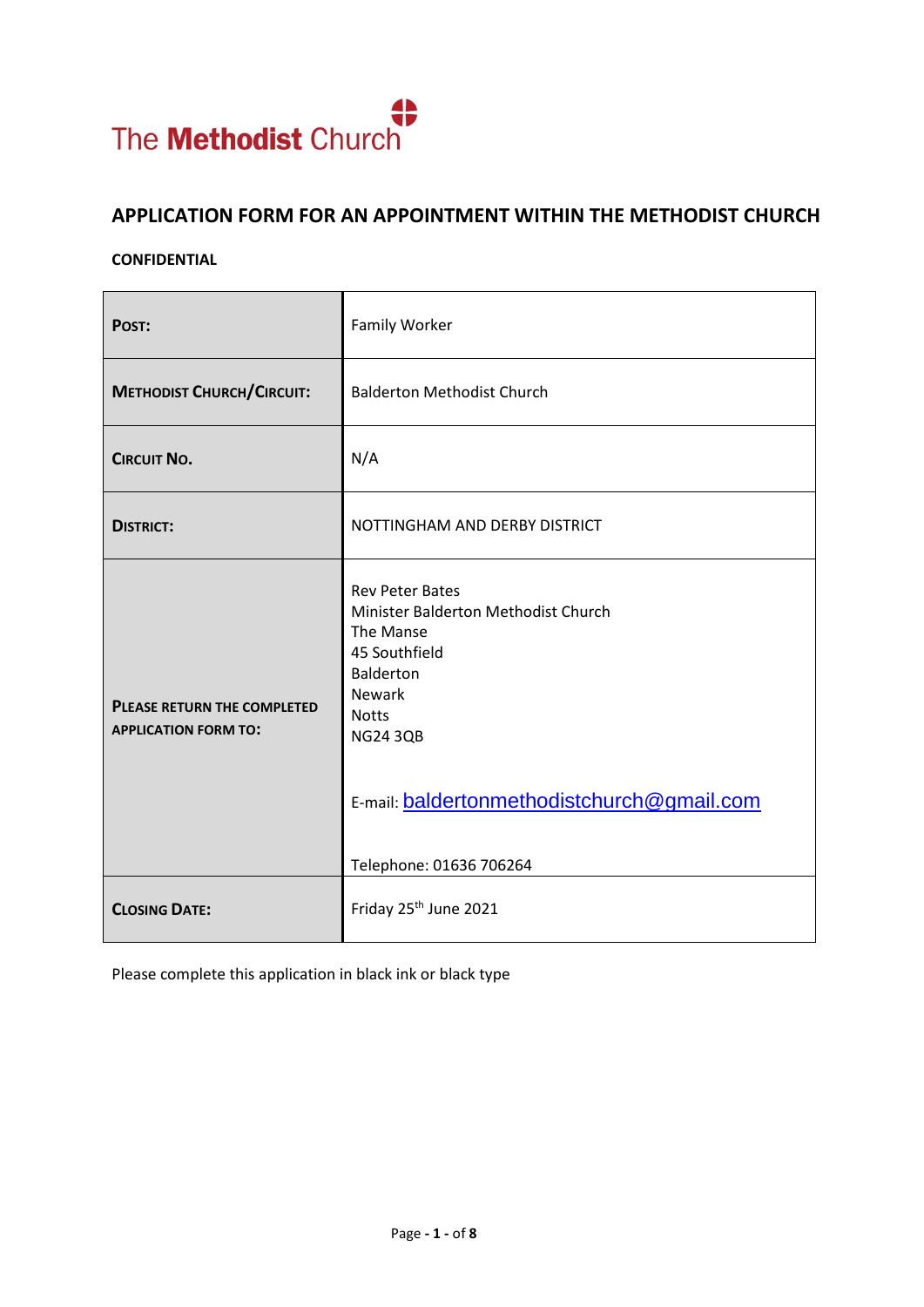## **1.PERSONAL DETAILS**

This will be held by the church, circuit or district before circulating the application form for shortlisting. Items marked with \* must be completed.

| Post applied for:                                                                                                                                                                                                                                                                                                                                                                   |          |    |  |  |
|-------------------------------------------------------------------------------------------------------------------------------------------------------------------------------------------------------------------------------------------------------------------------------------------------------------------------------------------------------------------------------------|----------|----|--|--|
| <b>Reference No:</b>                                                                                                                                                                                                                                                                                                                                                                |          |    |  |  |
| Where did you hear about the post                                                                                                                                                                                                                                                                                                                                                   |          |    |  |  |
| Title:                                                                                                                                                                                                                                                                                                                                                                              |          |    |  |  |
| <b>Surname: (Block letters)</b>                                                                                                                                                                                                                                                                                                                                                     |          |    |  |  |
| <b>First names:</b>                                                                                                                                                                                                                                                                                                                                                                 |          |    |  |  |
| <b>Address: (Block letters)</b>                                                                                                                                                                                                                                                                                                                                                     |          |    |  |  |
|                                                                                                                                                                                                                                                                                                                                                                                     |          |    |  |  |
|                                                                                                                                                                                                                                                                                                                                                                                     |          |    |  |  |
| <b>Post Code:</b>                                                                                                                                                                                                                                                                                                                                                                   |          |    |  |  |
| <b>Telephone number:</b>                                                                                                                                                                                                                                                                                                                                                            | Home:    |    |  |  |
|                                                                                                                                                                                                                                                                                                                                                                                     | Daytime: |    |  |  |
|                                                                                                                                                                                                                                                                                                                                                                                     | Mobile:  |    |  |  |
| <b>E-mail address:</b>                                                                                                                                                                                                                                                                                                                                                              |          |    |  |  |
| WORK PERMIT*: Please be aware that under Section 8 of the Asylum and Immigration Act<br>1996, it is a criminal offence to employ anyone who is not entitled to live or work in the United<br>Kingdom. Applicants will be asked to provide proof of their employable status before the<br>Methodist Council can confirm any offer of appointment e.g. Passport or birth certificate. |          |    |  |  |
| Yes<br>Are you a UK or EU/EEA Citizen? (Please tick)                                                                                                                                                                                                                                                                                                                                |          | No |  |  |
| If not, it is possible that you may not be eligible to work in the UK without a work permit.                                                                                                                                                                                                                                                                                        |          |    |  |  |
| Please indicate if you will require a work permit. (Please tick)<br>No<br>Yes                                                                                                                                                                                                                                                                                                       |          |    |  |  |
| If "No" please indicate the basis on which you are eligible to work in the UK:                                                                                                                                                                                                                                                                                                      |          |    |  |  |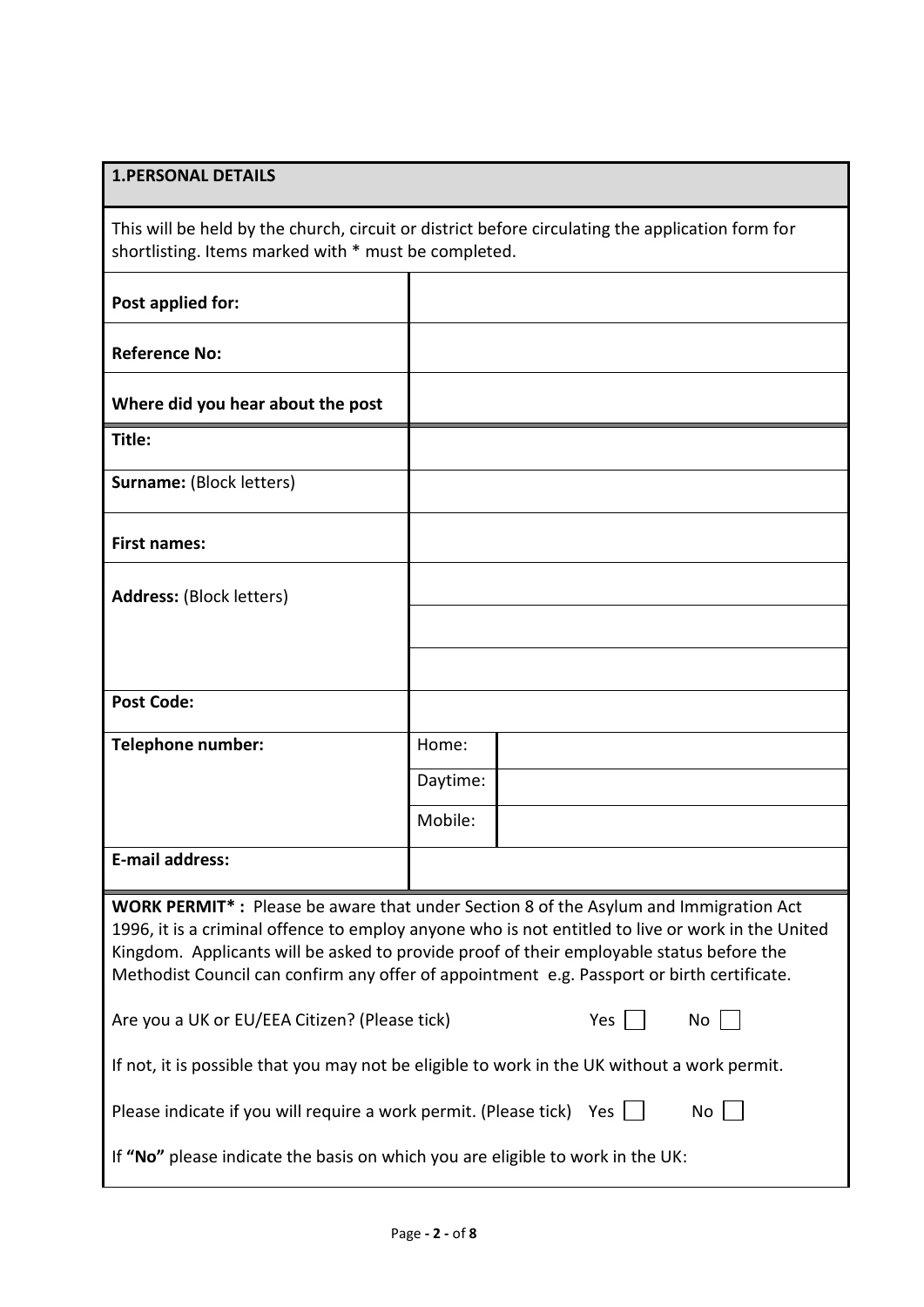| Do you have any Criminal Convictions not "spent" under the Rehabilitation of Offenders Act |  |
|--------------------------------------------------------------------------------------------|--|
| 1974? $\Box$ Yes $\Box$ No                                                                 |  |

If yes, please supply further details:

### **EQUAL OPPORTUNITIES**:

In order to assist us to monitor and evaluate the delivery of our vision for diversity and equality - we would appreciate it if you will complete the enclosed equality and diversity monitoring form. The information provided will be used for statistical purposes only and your assistance in completing this questionnaire will be appreciated.

### **INFORMATION FOR APPLICANTS**

Please read this information carefully before you complete the next part of the form. Thank you for expressing interest in this post.

- These notes are intended to help you complete the application form. Please read them carefully before you start to fill in the form.
- You should also have received a job description and person specification. These documents describe to you what the job will involve and what we need from the person who is appointed. Think carefully about the information in the job description and person specification, and consider what experience you have that would equip you for this post.
- We are inviting you to give us information that will allow us to assess how closely you meet the requirements of the person specification. You may draw on all aspects of your life: education, employment, voluntary work, church, interests, and home life, for example.
- Do not think you have to fill in all the space below each question. You may find you wish to answer one question more fully than another. You may use a separate sheet of paper if you need to write more than the form provides space for.
- Try to provide evidence or give examples of how you can meet the requirements of the job description and the person specification.
- Your personal information will be removed and will not be submitted to the interviewing panel.
- Our policy on references is that we cannot accept references from relatives or members of the family. At least one referee must be your line manager from your most recent employment.

### **Data protection statement**

*The information that you provide on this form will be used to process your application for employment. We process this information in line with our privacy policy which is available at* <https://www.tmcp.org.uk/pages/tmcp-privacy-notice>

*If you succeed in your application for employment, the information will be used in the administration of your employment with us.* 

*By signing this application form, we will be assuming that you agree to the processing of your personal data (as described above), in accordance with our privacy policy* <https://www.tmcp.org.uk/pages/tmcp-privacy-notice>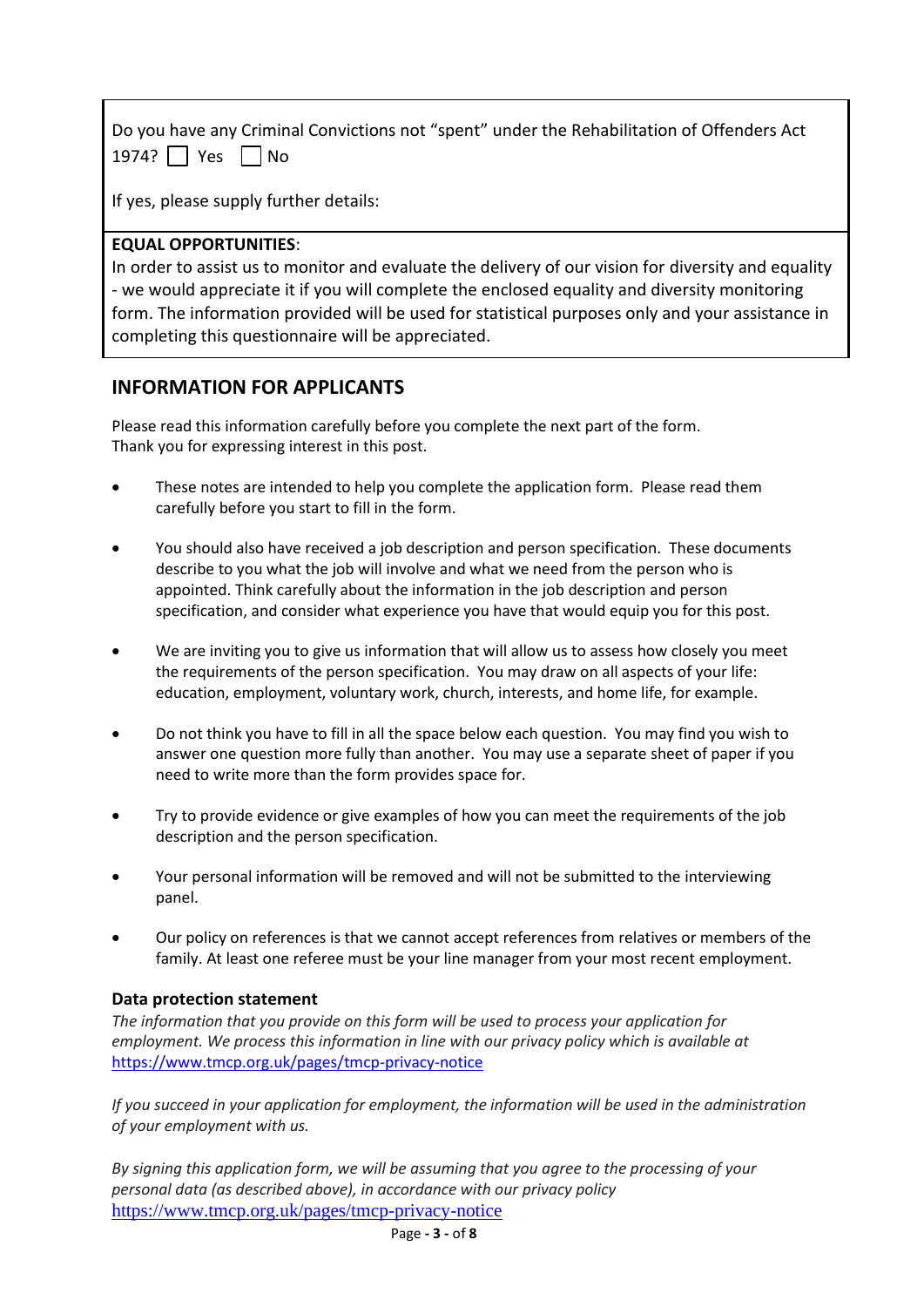

# **APPLICATION FORM**

| <b>Applicant To Complete</b>              |  |  |
|-------------------------------------------|--|--|
| <b>FULL NAME</b>                          |  |  |
| <b>POST TITLE</b>                         |  |  |
| <b>METHODIST</b><br><b>CHURCH/CIRCUIT</b> |  |  |
| <b>CIRCUIT NO.</b>                        |  |  |
| <b>DISTRICT</b>                           |  |  |
| <b>CLOSING DATE</b>                       |  |  |

| <b>For Office Use Only</b>    |                 |      |
|-------------------------------|-----------------|------|
| Date Received                 |                 |      |
| <b>Application No</b>         |                 |      |
| Special needs at<br>Interview |                 |      |
| Shortlisted                   | $Yes \mid \mid$ | $No$ |
| Appointed                     | Yes             | No   |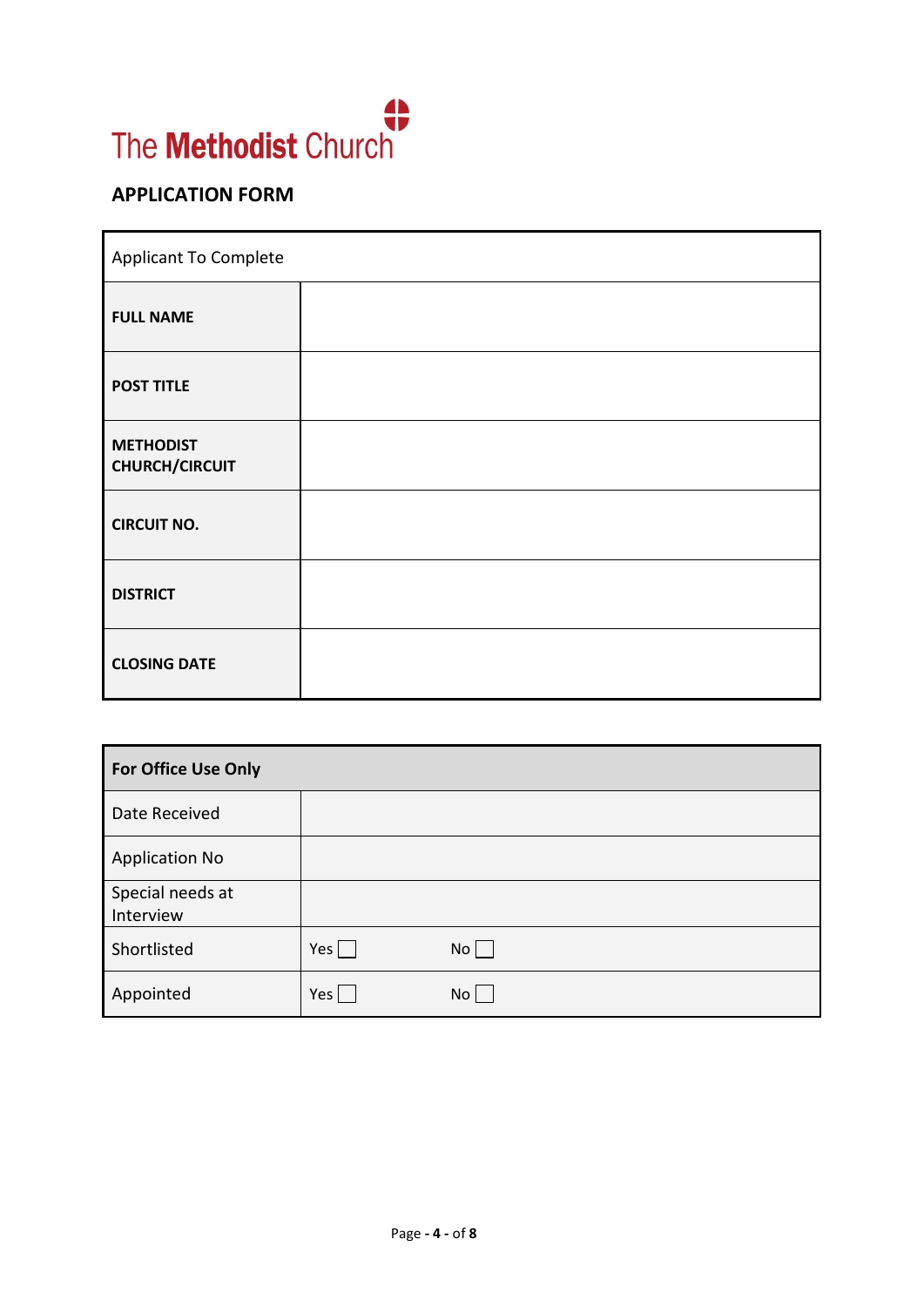## **2. EMPLOYMENT HISTORY**

List all employers starting with your present or most recent first. Please account for any gaps in employment.

| Name and Address of<br>Employer | <b>Position Held</b> | From To<br>Month/Year | <b>Reason for Leaving</b> |
|---------------------------------|----------------------|-----------------------|---------------------------|
|                                 |                      |                       |                           |
|                                 |                      |                       |                           |
|                                 |                      |                       |                           |
|                                 |                      |                       |                           |
|                                 |                      |                       |                           |
|                                 |                      |                       |                           |
|                                 |                      |                       |                           |
|                                 |                      |                       |                           |
|                                 |                      |                       |                           |
|                                 |                      |                       |                           |
|                                 |                      |                       |                           |
|                                 |                      |                       |                           |
|                                 |                      |                       |                           |
|                                 |                      |                       |                           |
|                                 |                      |                       |                           |
|                                 |                      |                       |                           |
|                                 |                      |                       |                           |
|                                 |                      |                       |                           |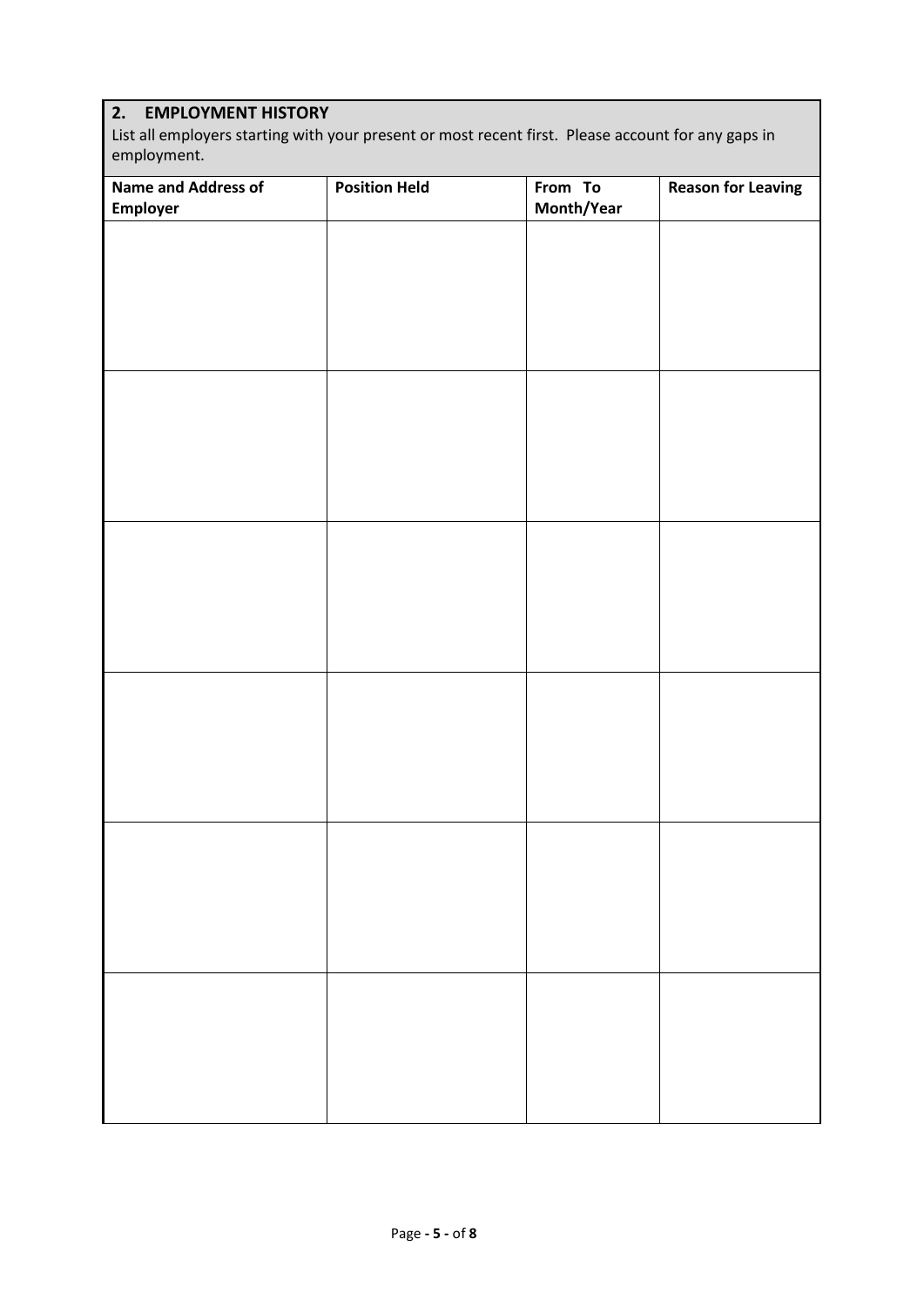|       |  | 4. What particular (1) proven abilities, (2) qualities and (3) other attributes would you bring to the |  |
|-------|--|--------------------------------------------------------------------------------------------------------|--|
| post? |  |                                                                                                        |  |
|       |  |                                                                                                        |  |
|       |  |                                                                                                        |  |
|       |  |                                                                                                        |  |
|       |  |                                                                                                        |  |
|       |  |                                                                                                        |  |
|       |  |                                                                                                        |  |
|       |  |                                                                                                        |  |
|       |  |                                                                                                        |  |
|       |  |                                                                                                        |  |
|       |  |                                                                                                        |  |
|       |  |                                                                                                        |  |
|       |  |                                                                                                        |  |
|       |  |                                                                                                        |  |
|       |  |                                                                                                        |  |
|       |  |                                                                                                        |  |
|       |  |                                                                                                        |  |
|       |  |                                                                                                        |  |
|       |  |                                                                                                        |  |
|       |  |                                                                                                        |  |
|       |  |                                                                                                        |  |
|       |  |                                                                                                        |  |
|       |  |                                                                                                        |  |
|       |  |                                                                                                        |  |
|       |  |                                                                                                        |  |
|       |  |                                                                                                        |  |
|       |  |                                                                                                        |  |
|       |  |                                                                                                        |  |
|       |  |                                                                                                        |  |
|       |  |                                                                                                        |  |
|       |  |                                                                                                        |  |
|       |  |                                                                                                        |  |
|       |  |                                                                                                        |  |
|       |  |                                                                                                        |  |
|       |  |                                                                                                        |  |
|       |  |                                                                                                        |  |
|       |  |                                                                                                        |  |
|       |  |                                                                                                        |  |

**3. Why are you applying for this job?**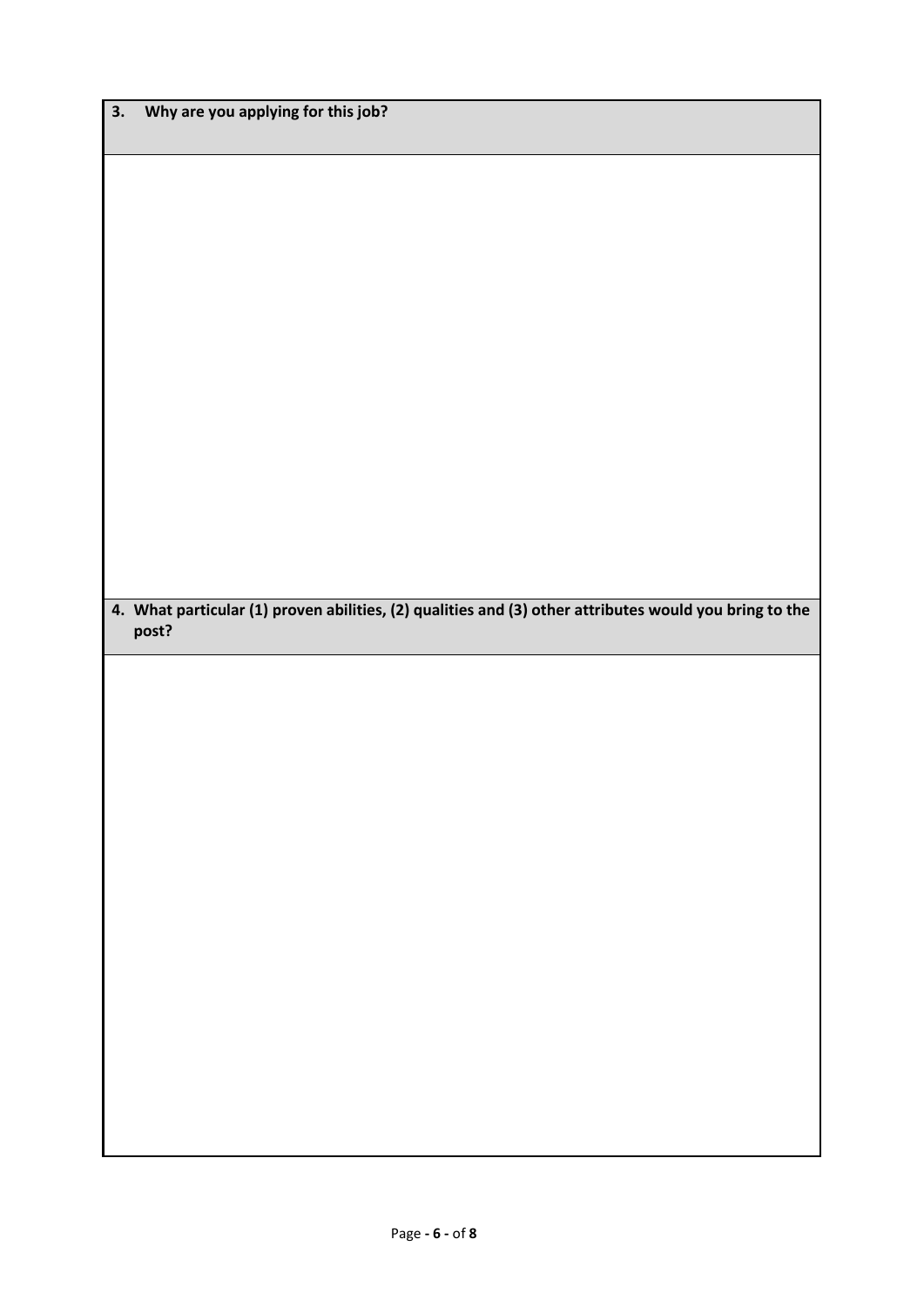| 5. What qualifications do you have which are relevant to this post? Please give details – date, |  |
|-------------------------------------------------------------------------------------------------|--|
| awarding body, grades etc.                                                                      |  |

**6. Additional Information**

You are welcome to give additional information, which may be written, in the space below.